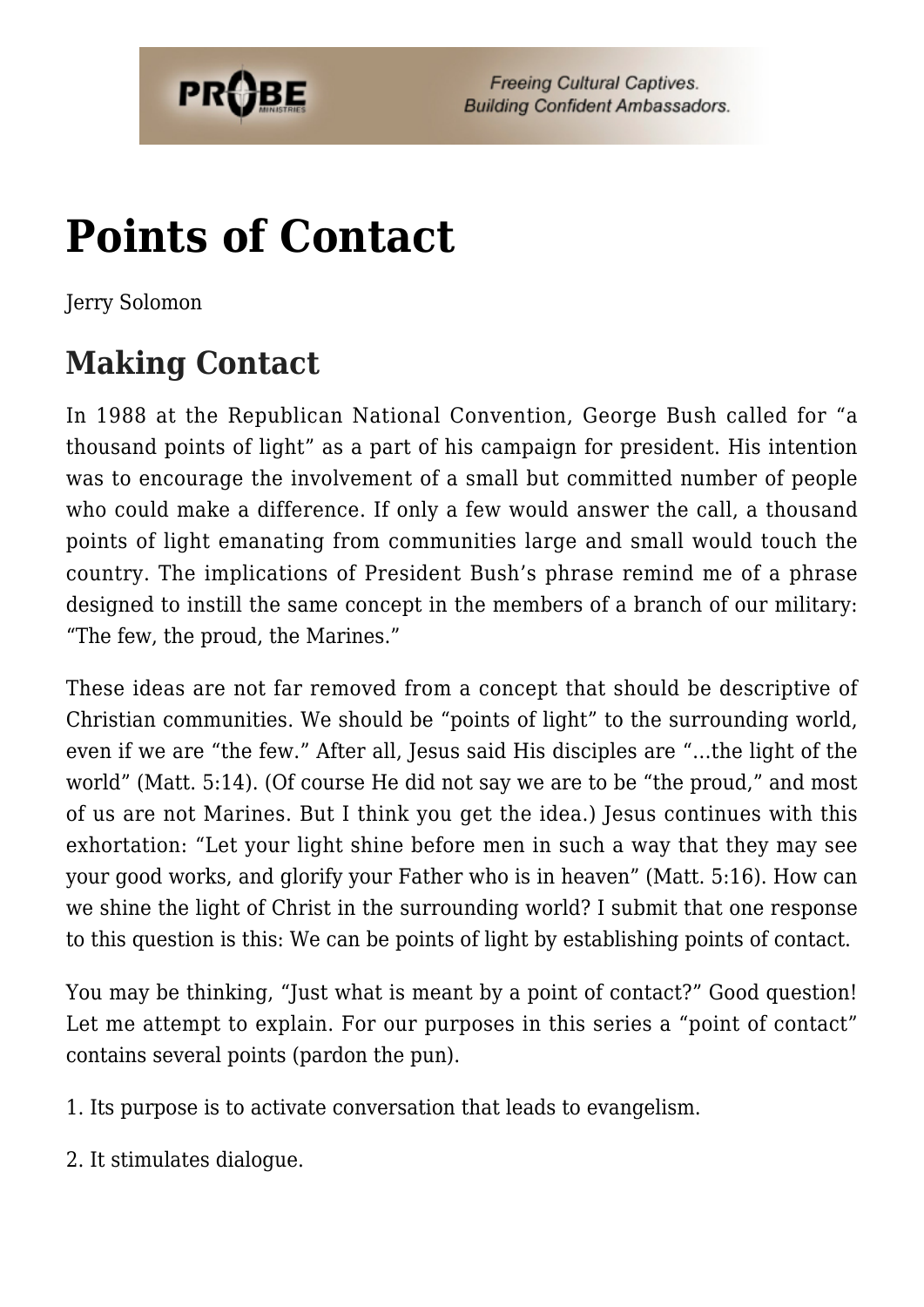

3. It enables you to make a transition from a non-Christian worldview to a Christian worldview.

4. It serves as a "bridge" to someone who might not otherwise respond to the gospel.

5. It encourages you to meet a person where "he lives" mentally and spiritually.

6. It provides a positive challenge to use your God-given creativity, instead of relying on a "canned" approach.

7. It stretches you to converse with non-believers in ways that can be understood by them. As C. S. Lewis wrote, "I have come to the conviction that if you cannot translate your thoughts into uneducated language, then your thoughts were confused. Power to translate is the test of having really understood one's own meaning." ${1}$  Christians tend to have their own "educated language." We may understand one another. But the non-Christian probably has no idea what we are saying; he is uneducated in our language.  $\{2\}$ 

All of these points assume that you are sharing what we will call a "common life" with those around you. What are some of the elements of this common life? You probably share time and space each day with friends, business colleagues, neighbors, sports opponents, people on the train or plane, and a host of other possibilities. But these refer only to the physical portion of your common life. What about such things as the news media, television programming, movies, magazines, sporting events, and many others that are shared, paradoxically, when we may be alone? They too are part of the common life we share, whether Christian or non-Christian. Such things provide points of contact. They can be bridges to the gospel.

#### **Pertinent Points**

Have you ever traveled over the Golden Gate Bridge, or maybe the bridge over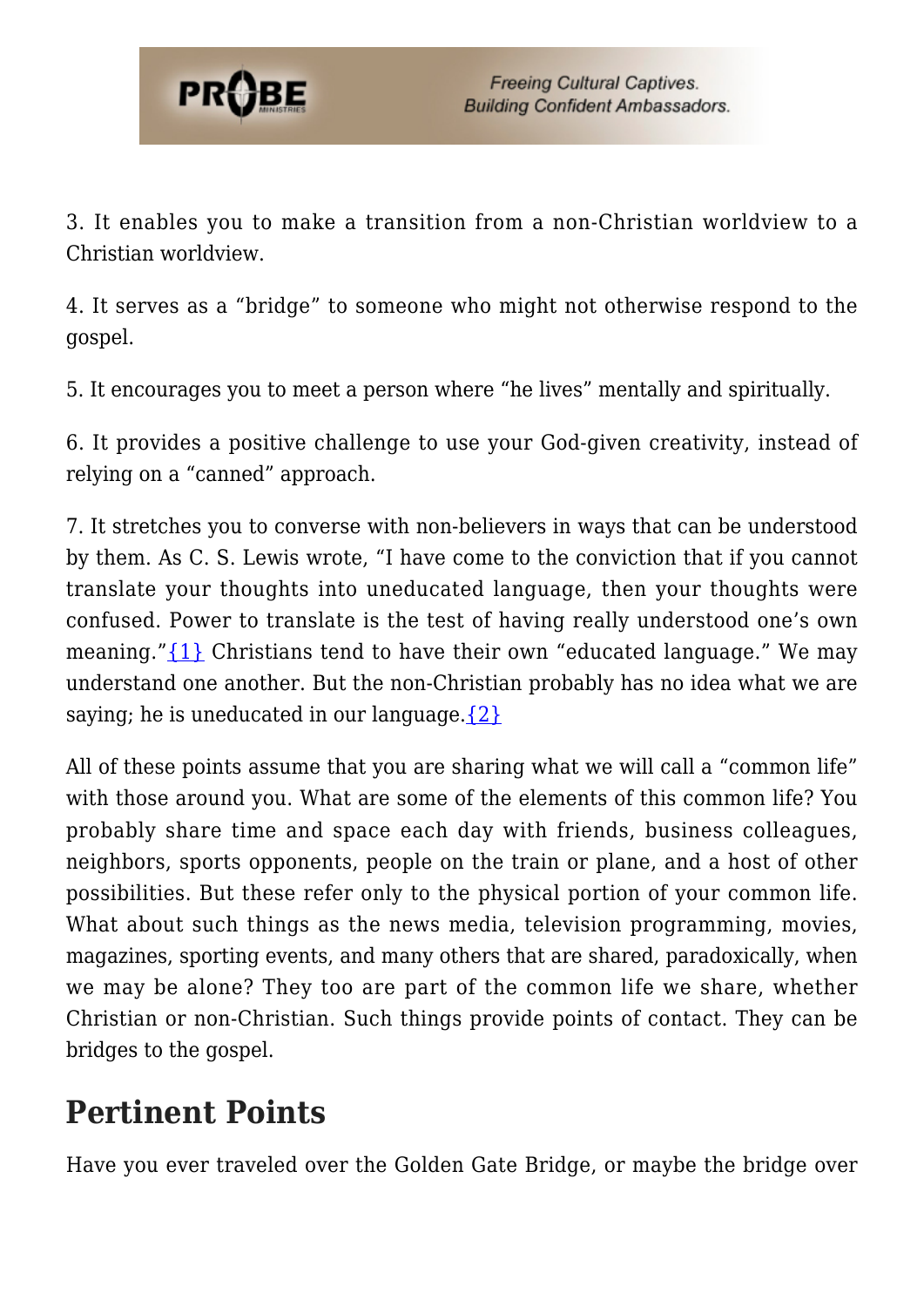

the Royal Gorge? If so, why were you on such bridges? Usually we assume they have been constructed to transport us from one side of a gap to another. There is a significant gap between you and your destination on the other side. A bridge provides at least one way to get there.

How large is the gap between Christians and non-Christians? Most Christians would reply that the gap is enormous, and in a theological sense they are correct. The Christian worldview is on one side of a chasm, and non-Christian worldviews are on the other. Such a predicament could be left as it is, which is the case for too many Christians. But part of the Christian's responsibility is to "bridge" that gap with the amazing truth of the gospel. Points of contact can provide the raw materials for the building of such a bridge.

Alister McGrath, a great theologian and apologist of our time, has suggested several such points of contact that are shared by all people. These can be useful as you begin to erect a bridge. $\{3\}$  As we consider such points, use your imagination and think of ways in which you might engage someone in conversation.

First, most people have *a sense of unsatisfied longing.* We are made in the image of God. We have an inbuilt capacity–indeed, an inbuilt *need*–to relate to God. Nothing that is transitory can ever fill this need. Created things are substituted for God, and they do not satisfy.

A major portion of my life includes involvement in the musical world. I have performed a wide assortment of music styles. But in particular, I have developed a great appreciation for what most people call "classical music."

One of the more intriguing aspects of classical music history of the nineteenth and early twentieth centuries is a "sense of unsatisfied longing." For example, Gustav Mahler continually composed in order to come to grips with that longing. One of his close friends, the great conductor Bruno Walter, put it like this: "Fundamentally, there never was relief for him from the sorrowful struggle to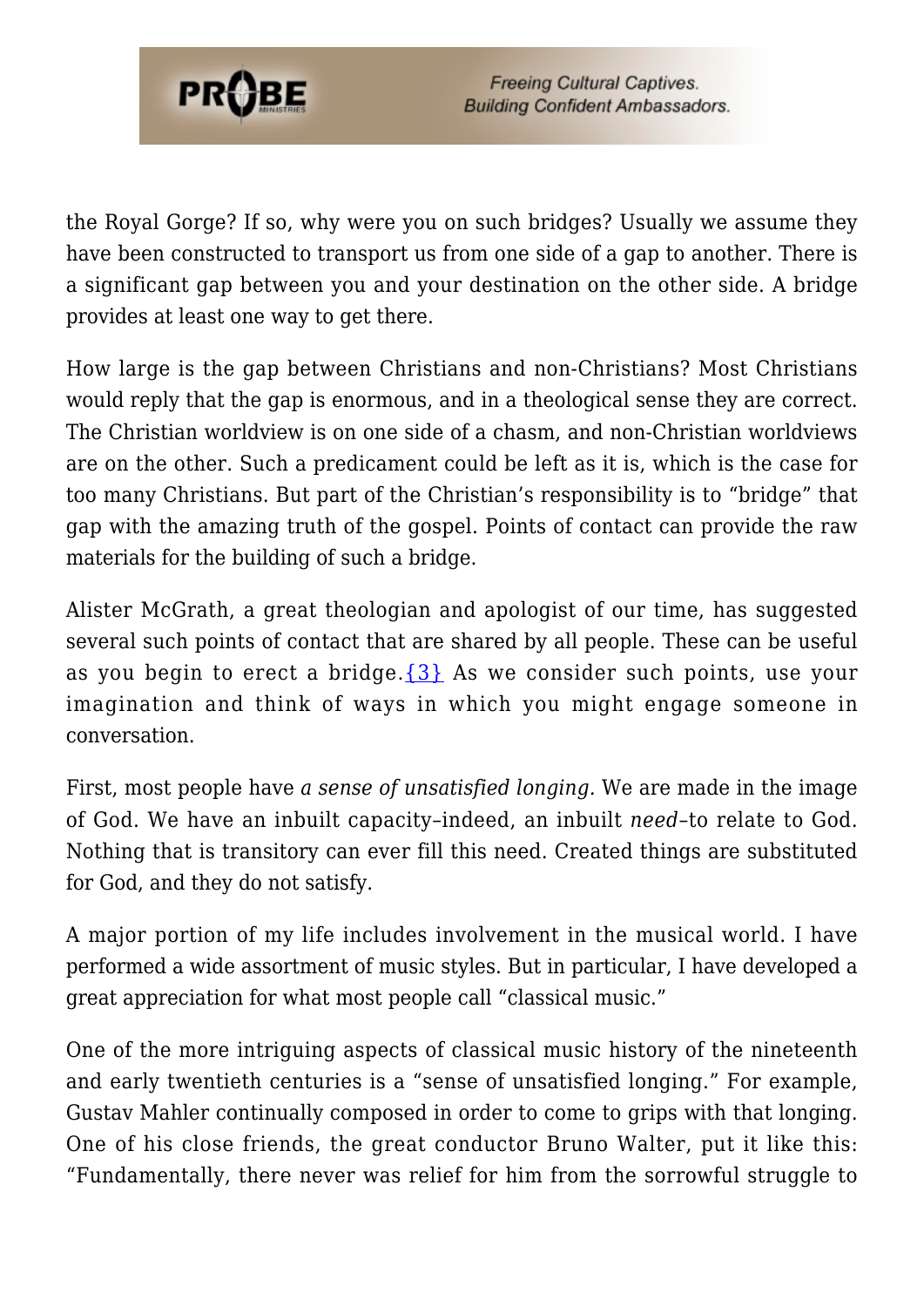

fathom the meaning of human existence." $\{4\}$  When I hear Mahler's music, I hear that "sorrowful struggle" and think of how I may have talked with the great composer himself.

Second, most people have a sense of *human rationality.* This resonance of reason with God is a harmony of rationality, hinting that human nature is still marked with the *imago Dei* [image of God]. Given the Christian understanding of who God is and what He is like, our knowledge of both our rational selves and the rational world ties in with belief in His rational and creative existence.

C. S. Lewis expressed this point by focusing on the probability of a mind. He wrote, "What is behind the universe is more like a mind than it is like anything else we know. That is to say, it is conscious, and has purposes, and prefers one thing to another. It made the universe, partly for purposes we do not know, but partly, at any rate, in order to produce creatures like itself . . . to the extent of having minds.["{5}](#page-9-3)

Third, most people have a sense of *the ordering of the world.* Modern science has demonstrated that the world is ordered. But its disclosure of an intelligible and delicately balanced structure raises questions that transcend the scientific and provide an intellectual restlessness that seeks adequate explanation. Perhaps the most fundamental of these questions can be summarized in a single word: Why?

Think of the newspapers, books, and magazines you read. They consist of ordered arrangements of ink on paper. "Neither the chemistry of the ink nor the shapes of the letters determines the meaning of the text. In short, the message transcends the properties of the medium." ${6}$  The message requires a messenger.

Fourth, most people have a sense of *human morality.* Most humans realize the importance of moral obligation or at least they have an awareness of the need for some kind of agreement on morality. $\{7\}$ 

Perhaps this is noticed most easily when sensational crimes are committed, as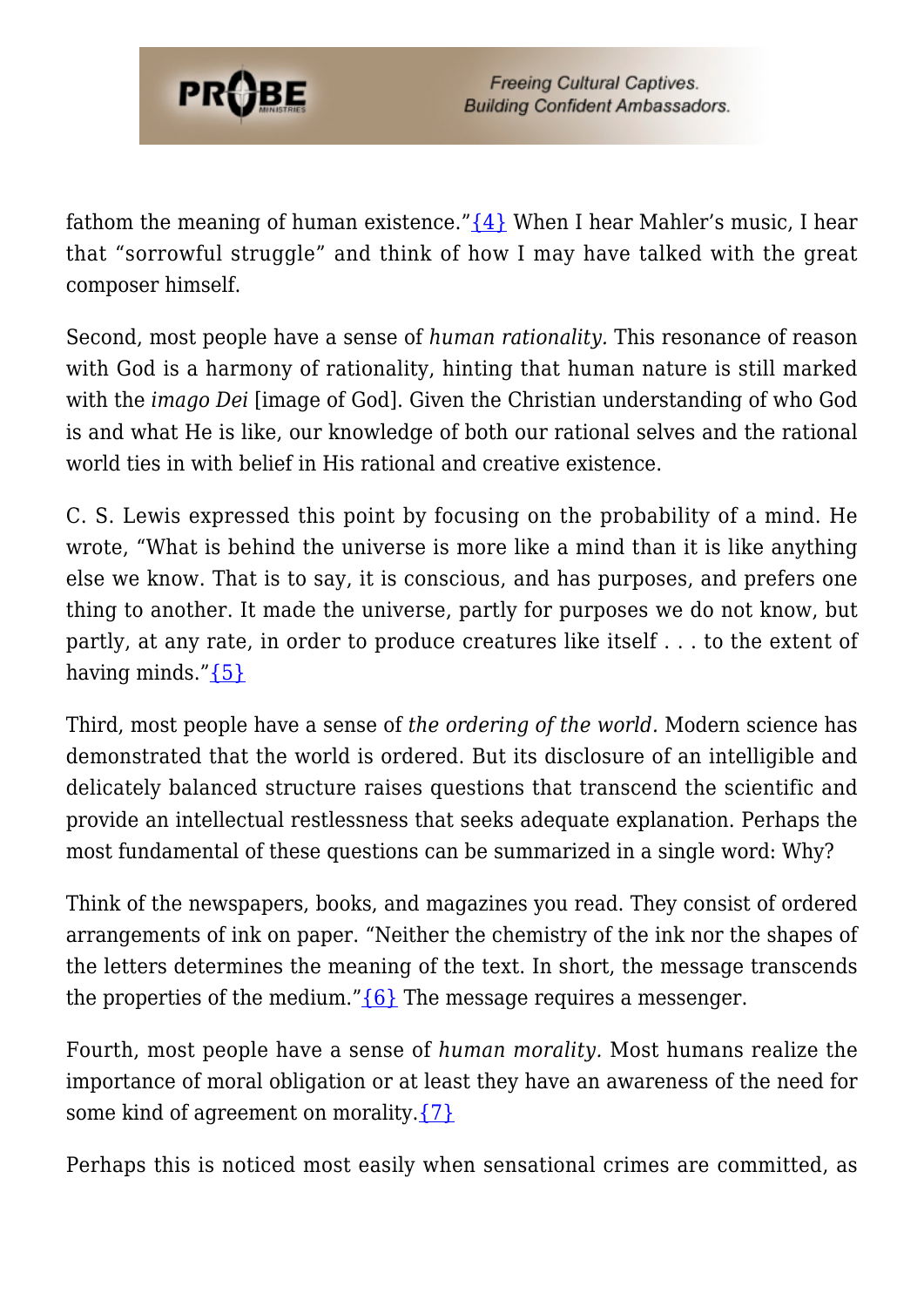

**Freeing Cultural Captives. Building Confident Ambassadors.** 

when Charles Manson murdered Sharon Tate and her friends. Even though the public may not agree on how justice should be carried out, seldom do we hear that the crime was a good thing. Invariably there is a sense of moral outrage and a cry for justice.

Fifth, many people struggle with a sense of *existential anxiety and alienation.* This reflects a deeply rooted fear of meaninglessness and pointlessness, a sense of the utter futility of life, even sheer despair at the bewildering things that threaten to reduce us to nothing more than a statistic–ultimately a mortality statistic. While it seems trite to talk about "the meaning of life," it is a question that lingers at the edges (and sometimes squarely in the center) of reflective human existence. $\{8\}$ 

The twentieth century is replete with famous examples of this point. From the philosophical intricacies of people such as Jean-Paul Sartre, to the expletives of punk-rocker Johnny Rotten, many have struggled with anxiety and alienation. Even a German word, *angst,* has entered our vocabulary as a statement of such states of mind. "Man has a sense of dread (*Angst*); he is a being thrust into the world and headed for death (nothingness) with no explanation [that] 'there is something rather than nothing at all.'" $\{9\}$  Contrary to the openness of those such as Sartre and Rotten, this point of contact is one of the more "quiet" ones, in that it is not openly stated. Anxiety and alienation generally are not easily seen and heard; one has to be sensitive to what lies below the surface.

Sixth, most people have an *awareness of finitude and mortality.* The fear of death, often voiced in terms of a radical inability to cope with the brute fact of human existence, runs deep in human nature. As the writer/director/actor Woody Allen said, "I'm not frightened of dying. I just don't want to be there when it happens."

Physical death, perhaps the most universally realized truth, may be the least discussed. It is inevitable, but its mystery so often stirs terror or resignation. Listen to Shakespeare's *Macbeth*:

*To-morrow, and to-morrow, and to-morrow,*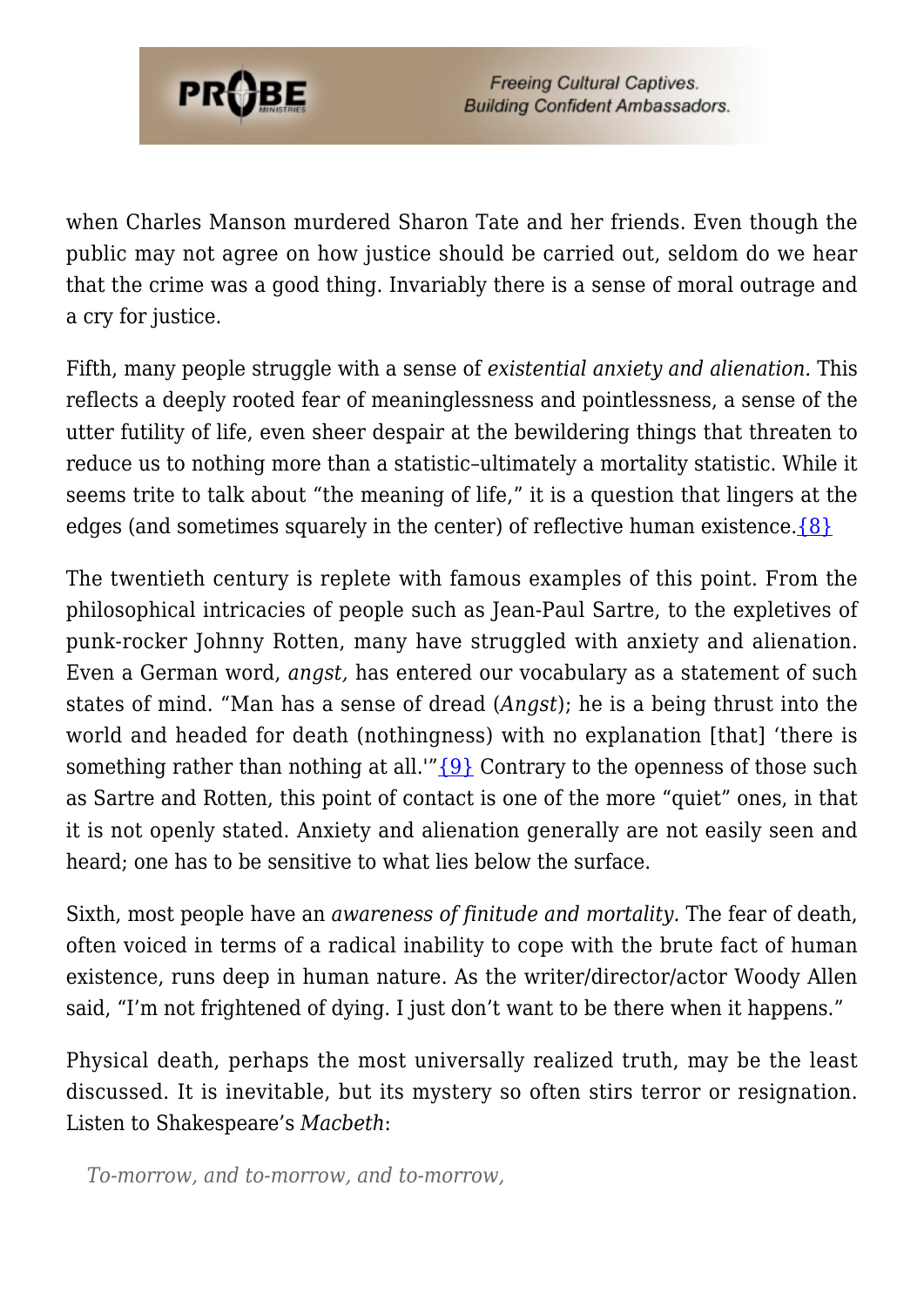

*Creeps in this petty pace from day to day To the last syllable of recorded time, And all our yesterdays have lighted fools The way to dusty death. Out, out, brief candle! Life's but a walking shadow, a poor player That struts and frets his hour upon the stage And then is heard no more: it is a tale Told by an idiot, full of sound and fury, Signifying nothing.[{10}](#page-10-0)*

If you could talk with people like Charles Manson, Johnny Rotten, Woody Allen, or the fictional Macbeth, how would you respond? Would you consider how these points of contact could be used to engage them in conversation? Would you think carefully about how God may use you to get their attention?

## **Biblical Points of Contact**

Mustard seeds, hidden treasure, vineyards, debtors, fig trees, sheep, money. What do such things have in common? You probably recognize such terms from the parables that Jesus used to teach spiritual principles. We could add many more phrases, because the Gospels contain many instances when Jesus used His favorite teaching device as a point of contact with His listeners.

Just what is a parable? Literally, the word means, "to throw alongside." Parables "…were used by Jesus to teach a truth, illustrate a doctrine, or move His audience to a moral attitude or act." $\{11\}$  Apparently they were used spontaneously in light of an immediate situation or conflict, and they focused on what was familiar to the audience. $\{12\}$  These characteristics are indicative of how Jesus was able to get the kind of attention that opened doors to important truths. When we attempt to find a point of contact, we are following Jesus' example. We may not use a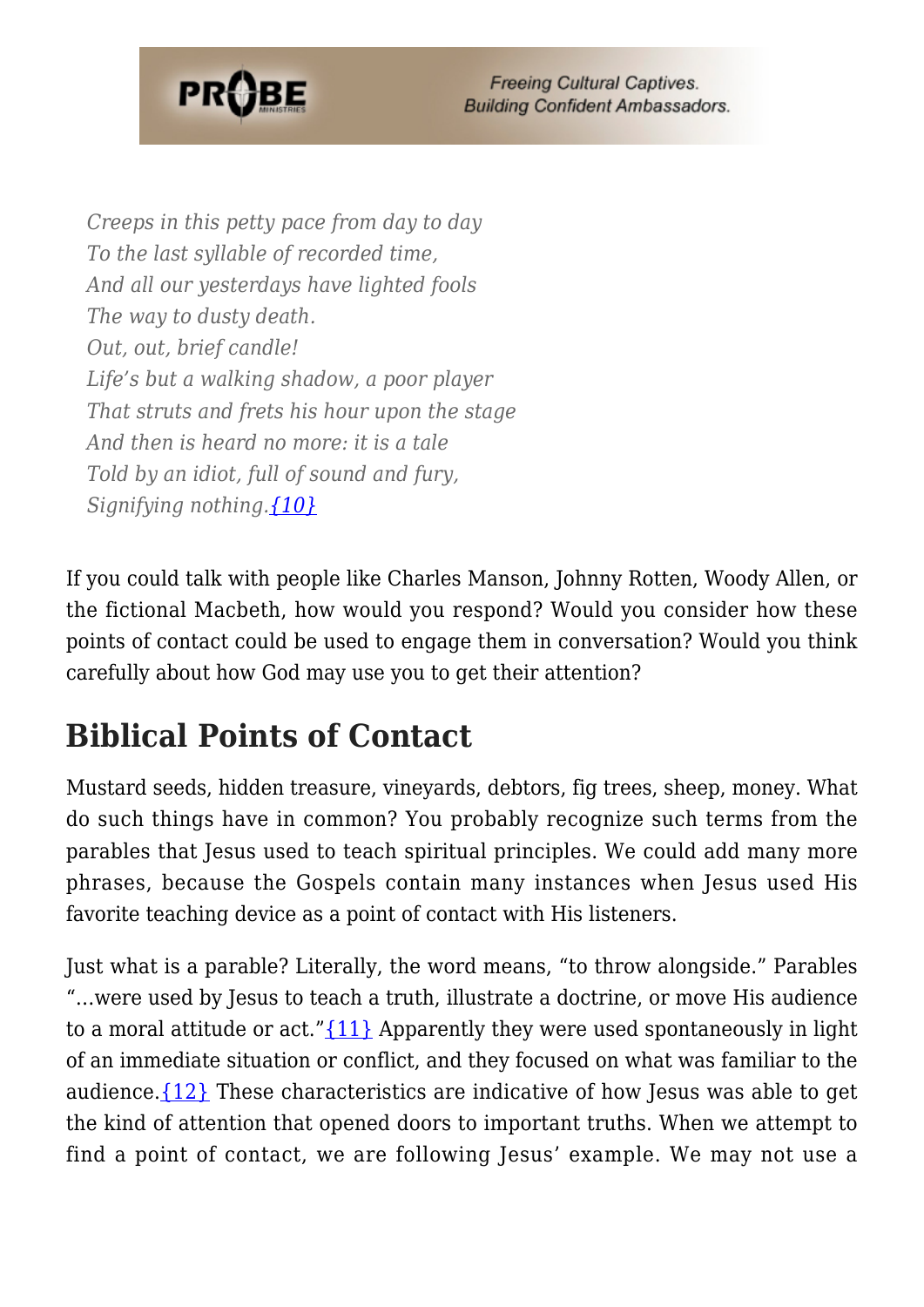

parable, but we are responding to an immediate situation spontaneously in a way that is familiar to our audience.

So a parable is one device found in the Bible that can be used as a point of contact. When we read the Gospels they are hard to miss. But Jesus used other devices as well.

One example of this is found in the story of His encounter with the Samaritan woman at the well. Both Jesus and the woman initially were at the well for water, but Jesus quickly engaged her in conversation concerning something beyond physical water. His point of contact was the water, but He quickly used that as a "springboard" that drew her focused attention. He said, "If you knew the gift of God, and who it is who says to you, 'Give Me a drink,' you would have asked Him, and He would have given you living water" (John 4:10). Imagine if you had heard such a response! Don't you think your interest would have been piqued? This encounter provides an example very different from a parable. Let's call it a "curiosity contact." That is, Jesus raised the woman's curiosity about whom He was and what He had to say. Her life was forever changed as a result.

At this point you may be thinking, "Yes, I see what Jesus did through points of contact. But obviously, I'm not Jesus. I can't do what He did." To a point, you are correct. You certainly are not Jesus, but you can follow His example. The book of Acts contains instances of this. Let's consider two of those.

The eighth chapter of Acts includes Philip's famous dialogue with an Ethiopian eunuch. The Holy Spirit had led Philip to the eunuch, but it appears that Philip creatively and spontaneously addressed the man. He saw that he was reading, so he asked, "Do you understand what you are reading?" (Acts 8:30). What a wonderful point of contact! Philip then was given an opportunity to direct their conversation towards the gospel. Such an encounter reminds me of a question most of us have asked: "What are you reading?" In addition to asking that question, today we may ask, "What are you watching?"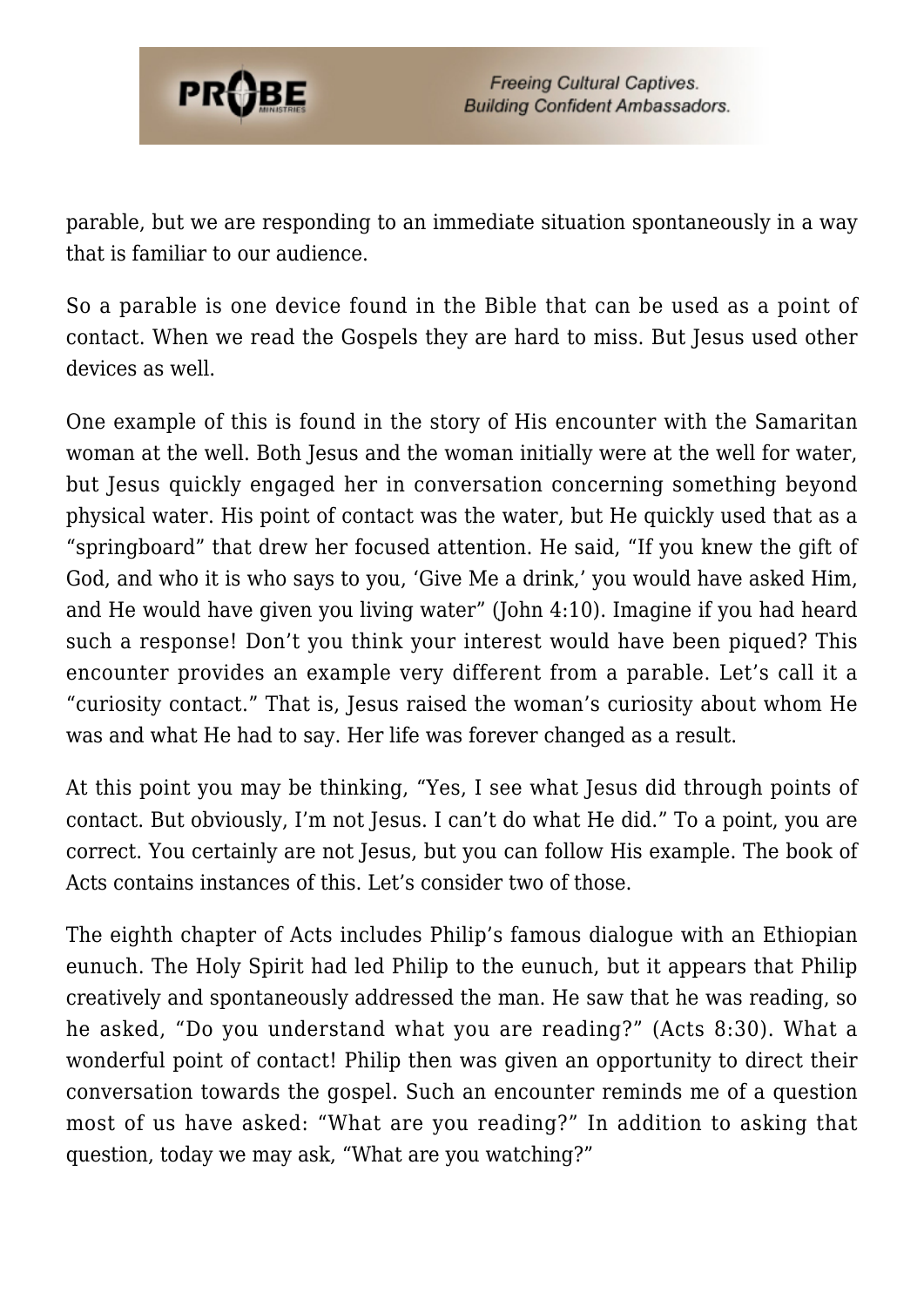

Paul's defense of the faith at Mars Hill in Athens provides another illustration of selecting a point of contact. The city was filled with thousands of idols. Paul had noticed one such idol that was inscribed, "to an unknown god" (Acts 17:23). An idol became his point of contact! Thus he began to proclaim the truth in response to their admitted ignorance.

What are some of the points of contact in your daily life?

### **Contemporary Contacts**

You are taking a walk around your neighborhood. As you turn a corner a few blocks from your house, you see an old friend whom you have not seen in a couple of years. She is riding a bicycle in your direction. As she gets closer she recognizes you and stops. The two of you strike up a conversation that revolves around the kinds of things that usually are discussed on such occasions: Have you seen Sally lately? Did you hear about Jim's divorce? How are your children? Then you realize that God's Spirit is encouraging you to guide the conversation toward Christ. You are thinking of a way to do this when you suddenly notice that she is wearing an especially beautiful necklace with a cross. You comment on her jewelry, then you ask, "What does the cross represent?" She responds by saying it's just a nice piece of jewelry that was given to her by her daughter. But it has no "religious significance." You respond to her statement by sharing the true meaning and significance of the cross.

This fictitious story demonstrates how a point of contact can lead to an opportunity to share the gospel. In order to bring this discussion to a conclusion, we will give attention to six ways points of contact can give you an open door for God's truth.

First, be attentive to your God-given imagination. Of all people, Christians should creatively interact with the world around them for the glory of God. This may mean you will need to practice the habit of "sharpening your focus" on the world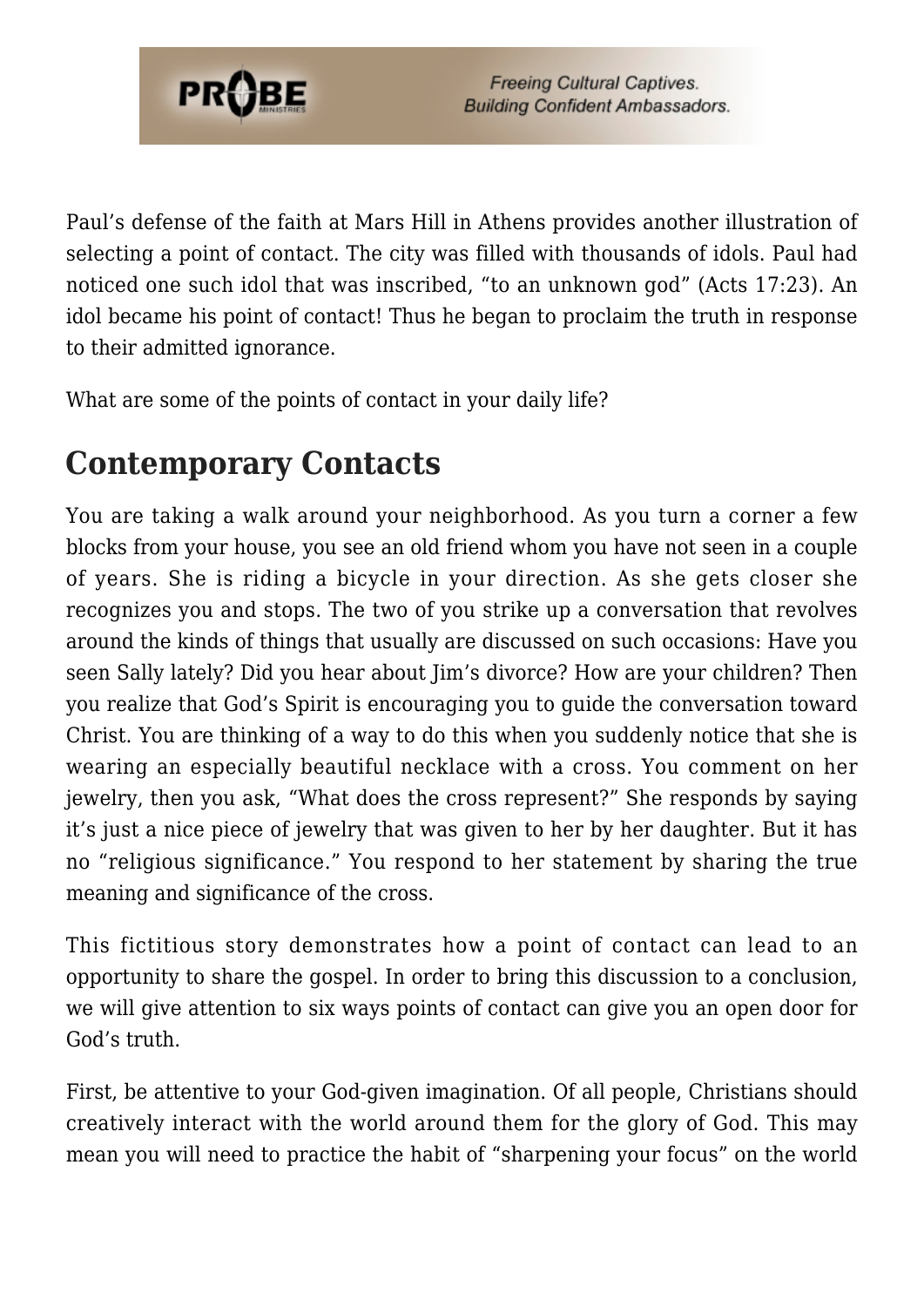

around you. Maybe you can begin to see with new eyes and hear with new ears.

Second, be attentive to the things most people have in common. A piece of jewelry was the common element in the illustration that was used to begin this program. Jewelry is something most people have in common. But whether it's jewelry, clothes, houses, cars, children, sports, or a long list of other things, you can find a point of contact among them.

Third, be attentive to those things that are most important to the person with whom you are sharing. For example, most people think of their immediate family as the most important part of their lives. Points of contact abound when you are sensitive to what is most important in a person's life.

Fourth, be attentive to the subjects that occupy someone's conversations. If the person with whom you are conversing talks a great deal about movies, find a point of contact there. If another person is fanatical about sports, find a point of contact there. If a hobby is the center of conversation, find a point of contact there. Such a list virtually is endless.

Fifth, be attentive to areas of greatest immediate need. Some people may dwell on their poor health. Others may concentrate on failures in their lives. Or maybe you will find yourself in conversation with someone who is bitter about something that happened in the past. Again, such a list of possibilities virtually is endless. All of them supply points of contact.

Sixth, and most important, be attentive to what the Spirit of God is telling you. He is not silent; He will bring appropriate things to your attention. Any point of contact will only be effective as the Spirit guides you to respond.

The world around us is starving for contact. People need to hear what God has to say through us. He will guide us to make contact for His glory. We are God's messengers of hope. I hope we get the point.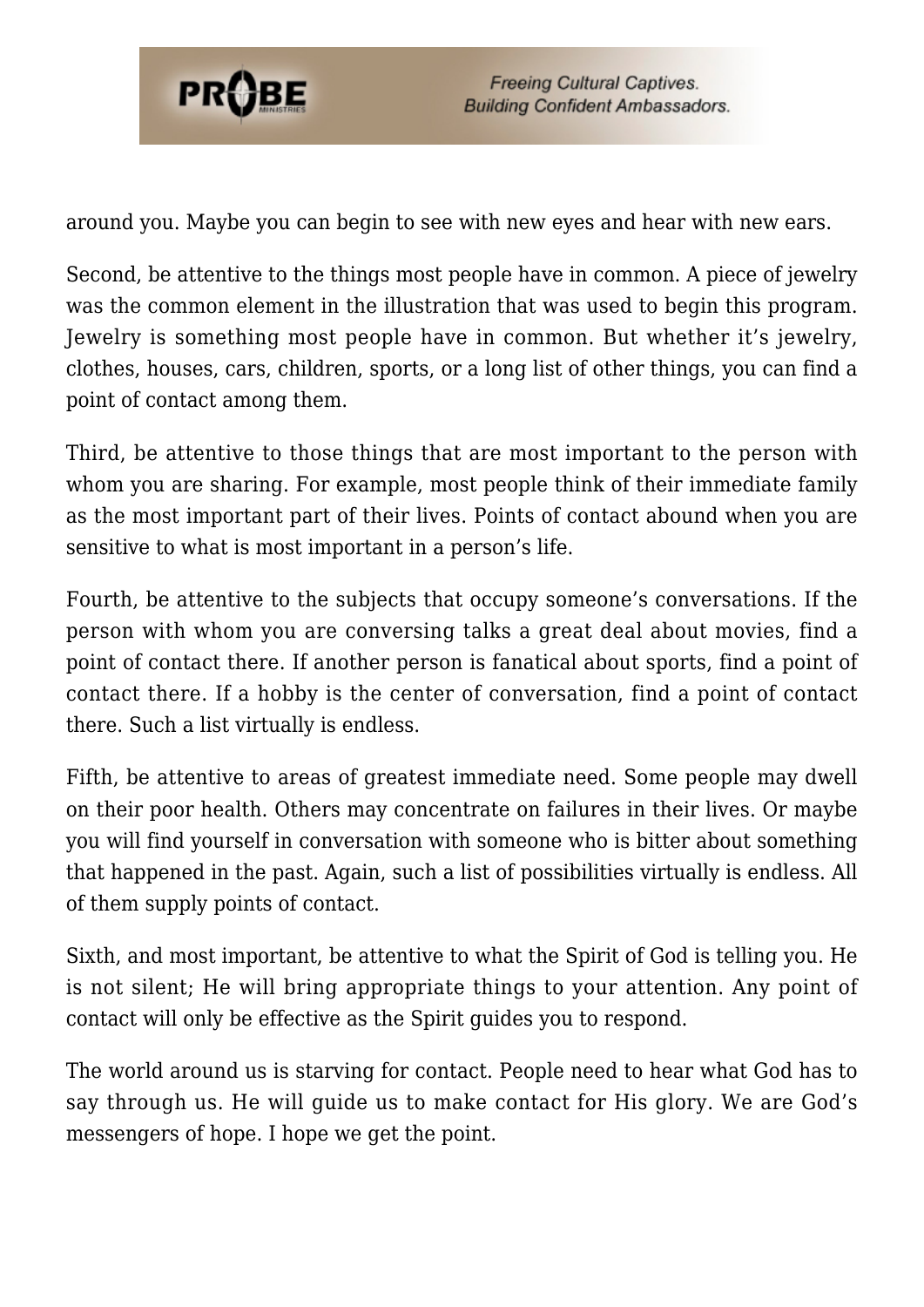

**Freeing Cultural Captives. Building Confident Ambassadors.** 

#### **Notes**

1. C. S. Lewis, *God in the Dock* (Grand Rapids, MI: Eerdmans, 1970), 98.

<span id="page-9-0"></span>2. See my article [Christian Cliches](https://www.probe.org/christian-cliches/).

3. Alister McGrath, *Intellectuals Don't Need God & Other Modern Myths* (Grand Rapids, MI: Zondervan, 1993),30-47.

<span id="page-9-1"></span>4. Bruno Walter, *Gustav Mahler* (New York: Vienna House, 1941), 129.

<span id="page-9-2"></span>5. C. S. Lewis, *Mere Christianity* (New York: Macmillan, 1952), 31-32. Quoted in McGrath, *Intellectuals Don't Need God*, 35.

<span id="page-9-3"></span>6. Stephen C. Meyer, "The Explanatory Power of Design: DNA and the Origin of Information." In *Mere Creation: Science, Faith & Intelligent Design*, ed. William A. Dembski (Downers Grove, IL: InterVarsity, 1998), 135.

<span id="page-9-4"></span>7. I recommend that you read the opening portion of C. S. Lewis' *Mere Christianity* (New York: MacMillan, 1943) for a brilliant exposition of this point. Actually, you should read the entire book; you will benefit from it. It has become a classic.

<span id="page-9-5"></span>8. See my article [The Meaning of Life.](https://www.probe.org/whats-the-meaning-of-life/)

<span id="page-9-6"></span>9. Norman L. Geisler and Paul D. Feinberg, *Introduction to Philosophy: A Christian Perspective* (Grand Rapids, MI: Baker, 1980), 48.